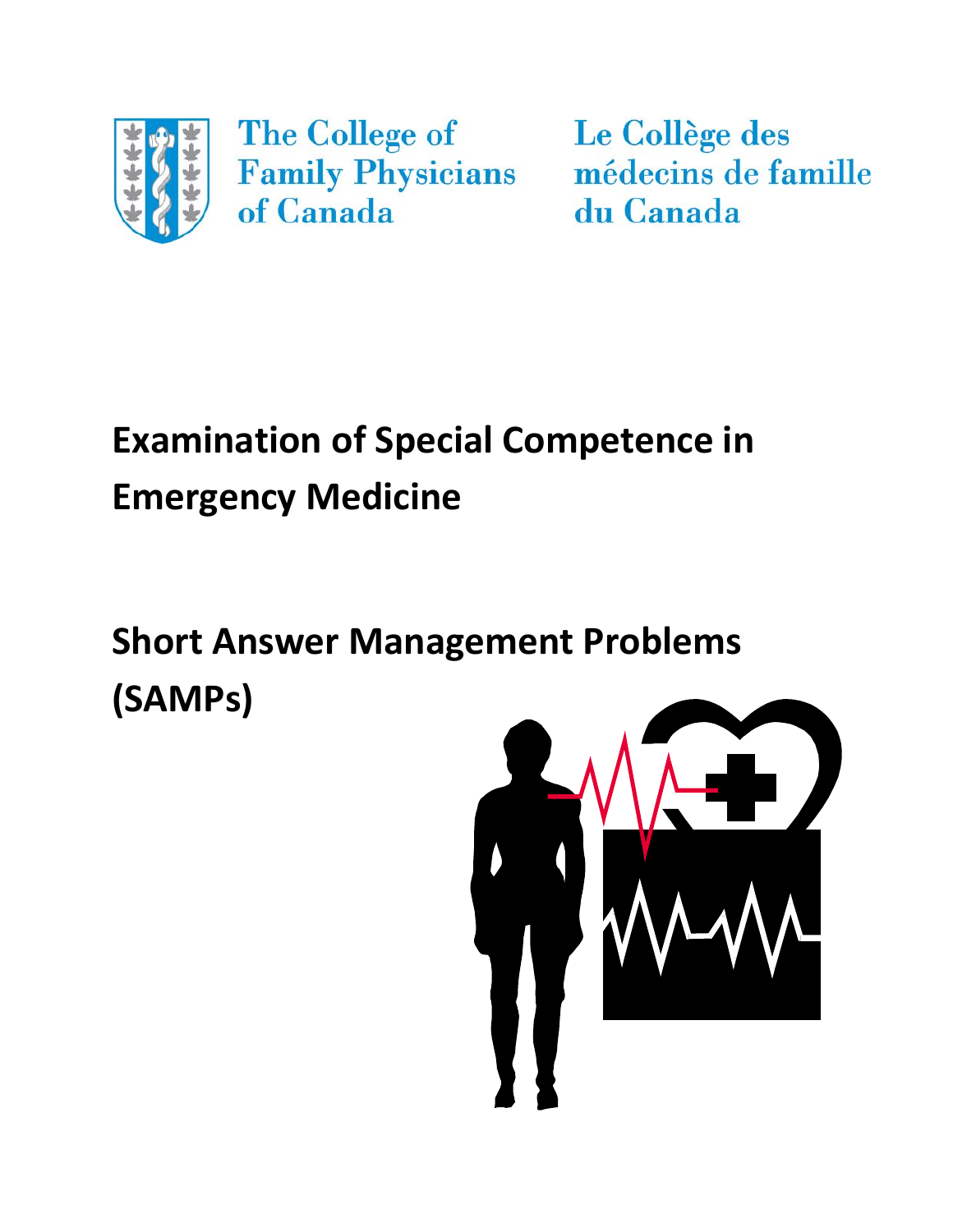# **SHORT ANSWER MANAGEMENT PROBLEMS (SAMPs)**

# **A. INTRODUCTION**

This segment of the examination is intended to measure a candidate's knowledge and problem solving skills in the context of a clinical situation. The SAMPs portion of the examination will consist of two sessions, each three (3) hours in length, and will involve several clinical scenarios. Basic information regarding the presentation of the patient will be provided and a series of questions will follow from each scenario. When answering questions in this examination please read the question carefully and provide only the information that is requested. For the most part, each question will require a single word, short phrase or short list as a response. Please write legibly. Where appropriate, the number of desired responses will be indicated for each question. No credit will be given for responses, which exceed the number of requested responses.

In an effort to give candidates more help preparing for the Examination of Special Competence in Emergency Medicine, the Committee on Examinations has authorised the release of some SAMPs used on previous examinations. These questions are provided to help orient candidates to the format of this examination. Since the questions used here are from previous examinations, they may not reflect current clinical practice. Please bear this in mind as you work through the questions.

# **B. SAMPLES**

When working through the following problems please keep the following instructions in mind:

- 1. For each case, the setting in which you are practising will be described IF RELEVANT.
- 2. You can answer most questions in ten words or fewer.
- 3. You will be scored only on the number of answers required (e.g., if you are asked to provide three responses and put down five, only the first three will be scored).
- 4. Include dosages with any drugs mentioned in your answer ONLY IF ASKED.
- 5. Give details about procedures ONLY IF DIRECTED TO DO SO.

It is imperative that you follow the directions carefully so that you receive full credit for your responses. The examination is very clear about the manner in which candidates are expected to list or write their responses. Deviation from instructions can result in lower scores.

Sample answers have been provided. These answers are among the responses that would be acceptable to the committee. There may be other acceptable answers. The purpose of providing these sample answers is to demonstrate the correct manner in which to provide answers. Please use these cases to familiarise yourself with the examination format. If you have any questions or concerns about this component of the examination, please contact our office.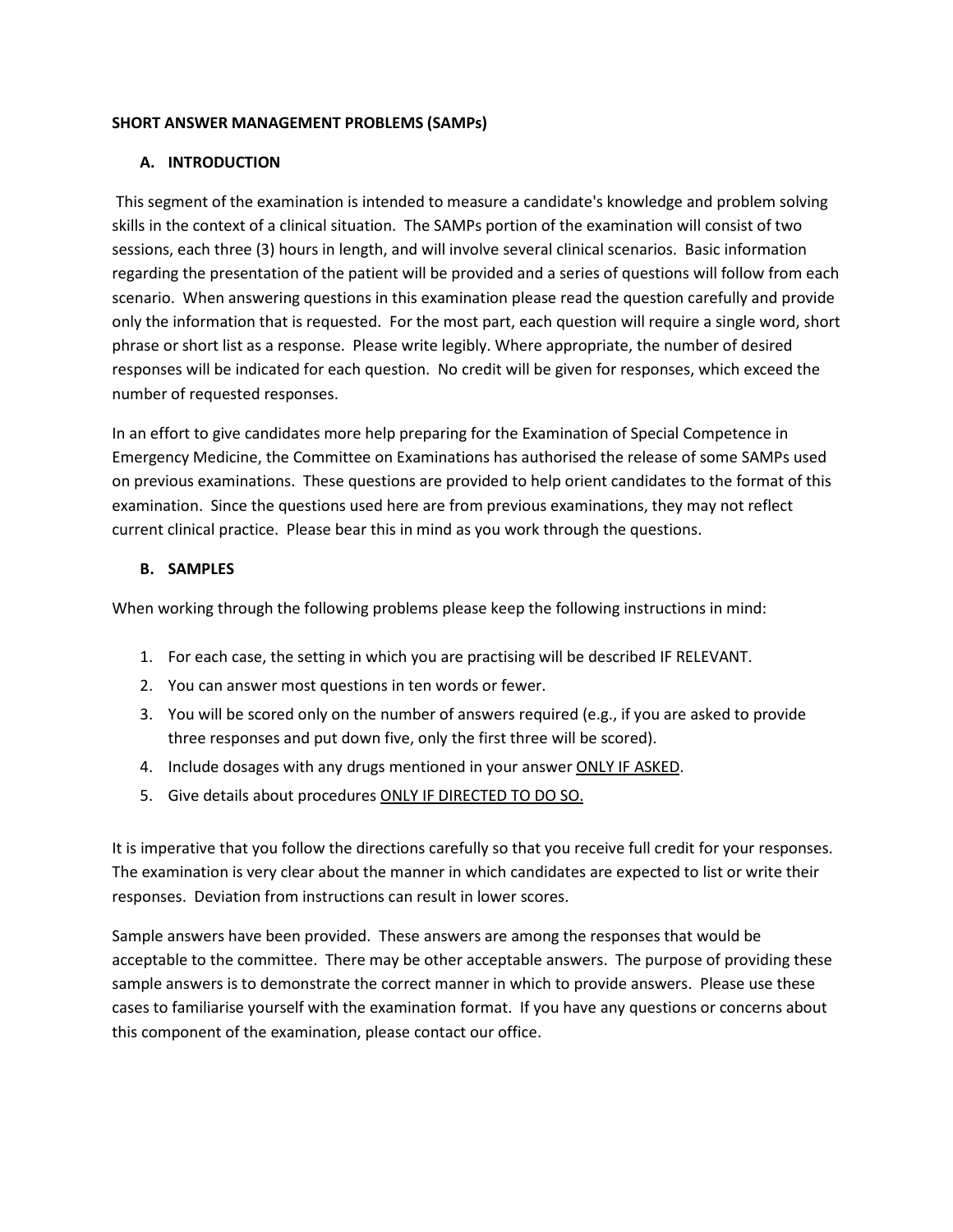### **SAMPLE CASE # 1 - 15 POINTS**

A 19 year-old male presents with a nosebleed which was initially severe three days ago and has continued to trickle ever since. Today he felt too weak to get out of bed, so he called the ambulance. He has never had a serious nosebleed before, but he gives a history of easy bruising. Once, after a dental extraction, he bled continuously, and was eventually given plasma and some kind of intravenous medication, which his doctor explained, could also be given "up the nose". Later he was told that he had a problem with clotting, but he can't recall the exact diagnosis. He was adopted as an infant. No medical records are available, and attempts to contact the family physician are unsuccessful. He is taking no medication at present.

On examination:

- Pulse rate : 110 lying, 130 sitting
- Blood pressure: 110/90
- Respiratory rate: R 24
- Afebrile
- Skin: Pale, slightly clammy
- HEENT: Nose actively bleeding, but controlled for now with pressure; gag reflex intact; no blood in hypopharynx; airway patent
- Chest: clear

The remainder of the exam is non-contributory.

- 1. Assuming the bleeding is currently well controlled with pressure, list the **THREE** most important interventional steps at this point. Be specific. **(3 POINTS)**
	- 1.
	- 2.
	- 3.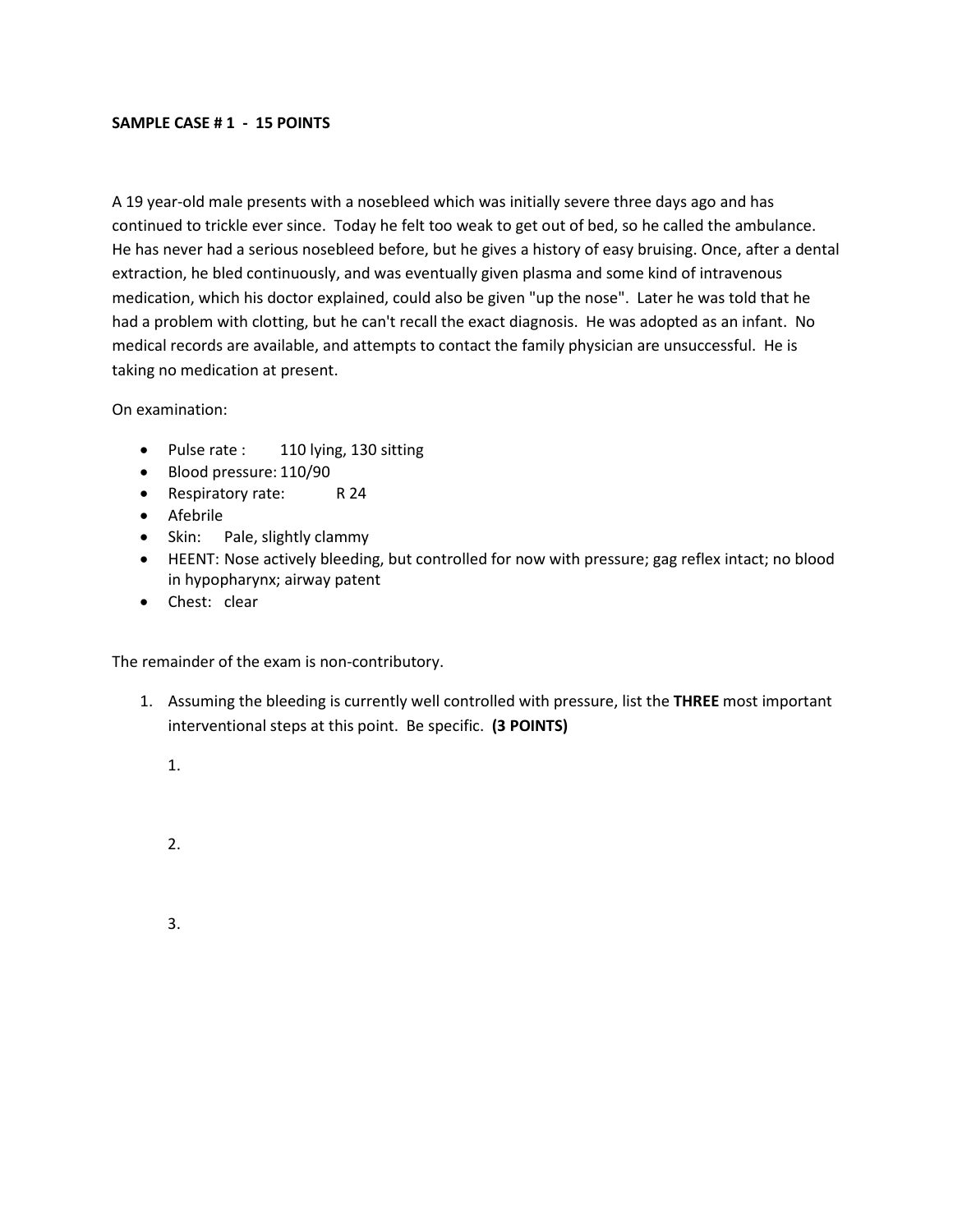2. List **THREE** laboratory investigations which will be most helpful in managing this case.

**(1.5 POINTS)**

1.

2.

3.

After your initial treatment, vital signs are as follows:

**P 95 BP 130/85 RR 20**

3. When pressure is released, blood continues to trickle from the right naris. You elect to attempt cautery of the bleeding site. Based on the usual site of origin, where do you expect to find the source of the bleeding?

# **(1 POINT)**

4. Give the **THREE** most likely causes of this patient's bleeding diathesis. **(1.5 POINTS)**

1.

2.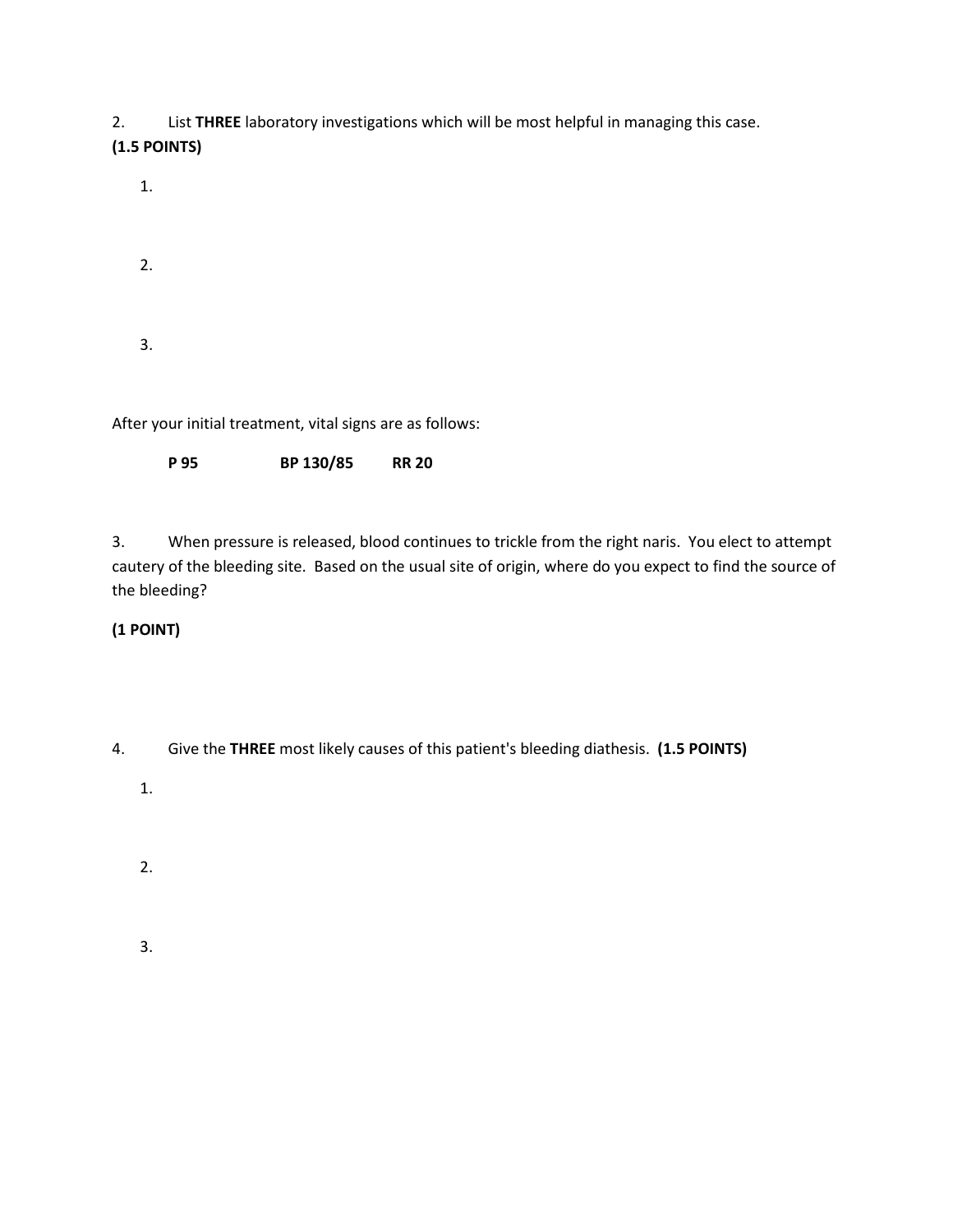The nurse is able to contact the family physician's secretary. She extracts the following information from the patient's chart:

- Prothrombin time (PT): normal
- Von Willebrand's Factor Antigen: pending
- Partial thromboplastin time (PTT): prolonged
- Von Willebrand's Factor Activity: pending
- Factor VIII-C: decreased
- Bleeding Time: prolonged
- Factor IX: normal

5. Given the above information, what is the **MOST** likely diagnosis? **(1 POINT)**

6. What is the mechanism of action of DDAVP in controlling haemorrhage in those bleeding diatheses for which it is effective? **(1 POINT)**

7. What other substance could be used intravenously to help control the bleeding? What is the initial dose? **(2 POINTS)**

- 1. Substance:
- 2. Initial dose:

8. Your nasal examination confirms active bleeding from the expected site. Cautery with silver nitrate is unsuccessful. List two other local interventions which might now be employed to control haemorrhage. **(2 POINTS)**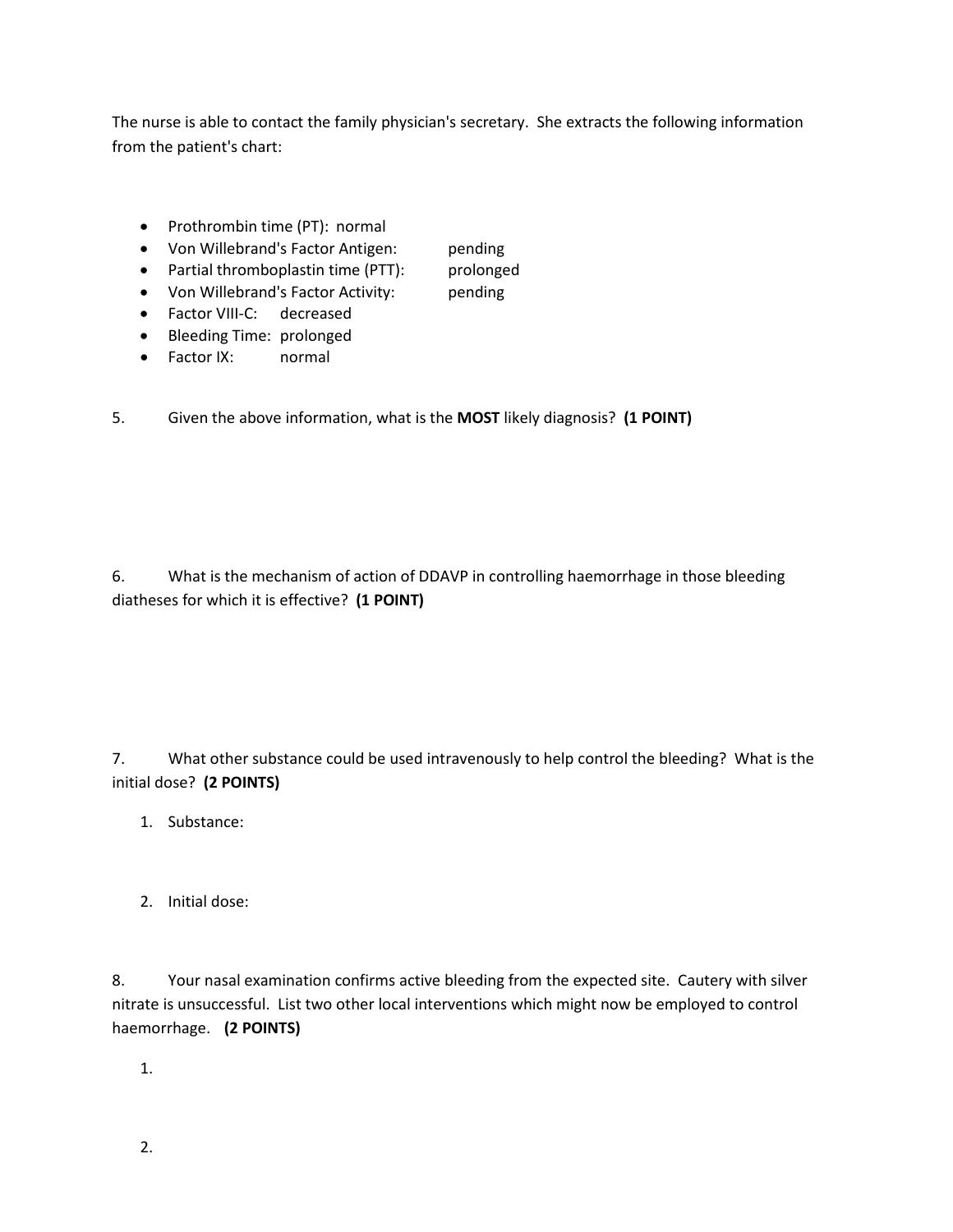9. List **TWO** important infectious complications from the treatment outlined in question 7. **(2 POINTS)**

1.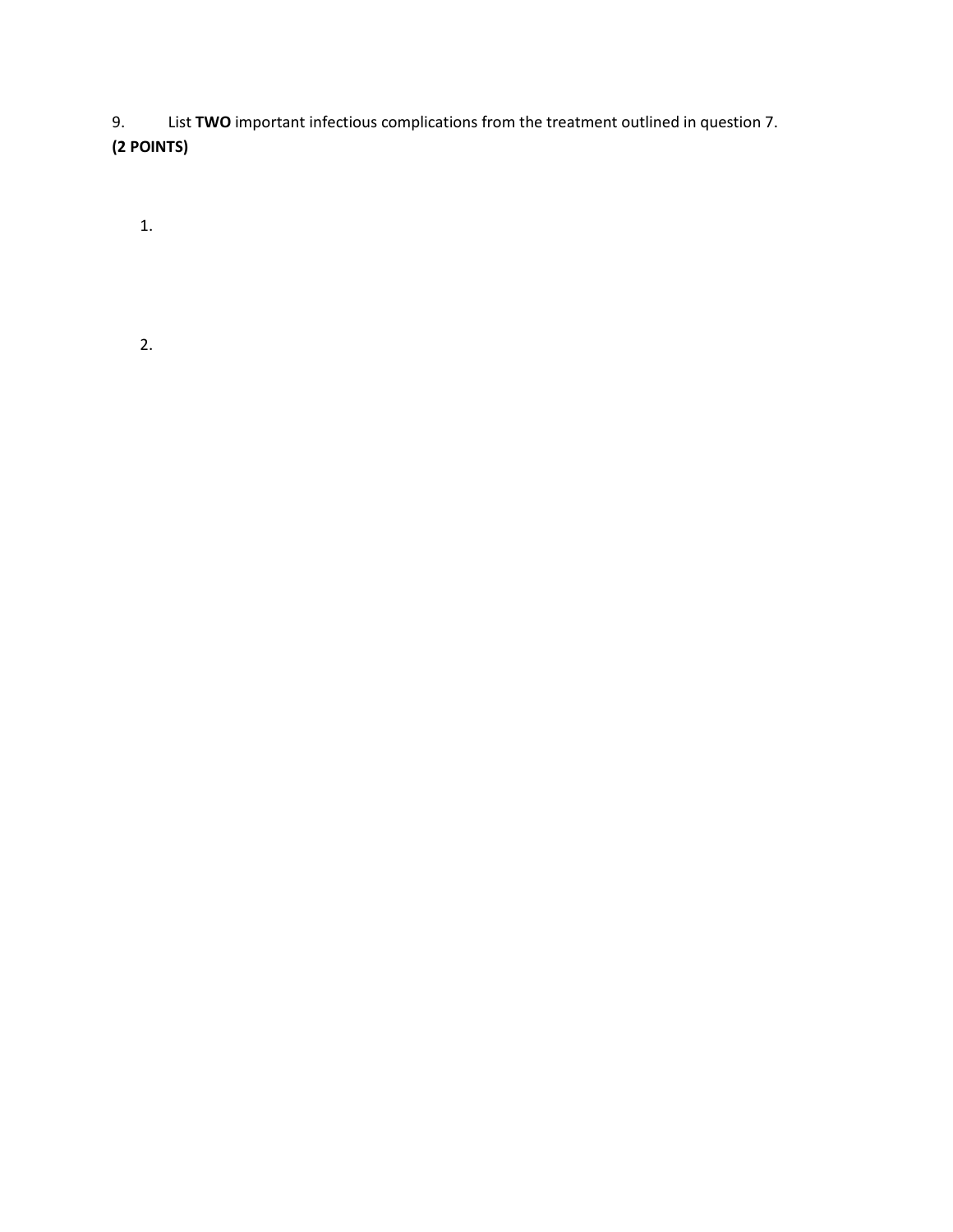# **SCORING FOR SAMPLE CASE # 1**

# **ANSWERS POINTS**

# **Question 1**

| Oxygenate 100% non-rebreathing mask                                                | $\mathbf{1}$            |
|------------------------------------------------------------------------------------|-------------------------|
| 2 large-bore IV's and infuse 1L NS or Ringer's (10-20 cc / kg) and reassess vitals | 1                       |
| Type and cross-match for at least 2 and preferably 4 units packed red-blood cells  | $\mathbf{1}$            |
|                                                                                    | <b>Total 3 points</b>   |
| Question 2 (Any 3)                                                                 |                         |
| CBC (OR: Hgb, Hct, platelet count)                                                 | 0.5                     |
| PT                                                                                 | 0.5                     |
| PTT                                                                                | 0.5                     |
| <b>Bleeding time</b>                                                               | 0.5                     |
|                                                                                    | <b>Total 1.5 points</b> |
| Question 3 (Any 1)                                                                 |                         |
| Anterior inferior nasal septum                                                     | $\mathbf{1}$            |
| Kiesselbach's plexus                                                               | 1                       |
| Little's area                                                                      | 1                       |
|                                                                                    | <b>Total 1 point</b>    |
| <b>Question 4</b>                                                                  |                         |
| Hemophilia A                                                                       | 0.5                     |
| Hemophilia B                                                                       | 0.5                     |
| Von Willebrand's Disease                                                           | 0.5                     |
|                                                                                    | Total 1.5 points        |
| <b>Question 5</b>                                                                  |                         |
| Von Willebrand's disease                                                           | 1                       |
|                                                                                    | <b>Total 1 point</b>    |
| <b>Question 6</b>                                                                  |                         |
| Release of Factor VIII from endothelial cells                                      | 1                       |
|                                                                                    | <b>Total 1 point</b>    |
| <b>Question 7</b>                                                                  |                         |
| Substance: Cryoprecipitate (Accept fresh frozen plasma)                            | $\mathbf{1}$            |
| Initial dosage: 1 bag, 20 ml, 80-100 units (10 ml/kg FFP)                          | 1                       |
|                                                                                    | <b>Total 2 points</b>   |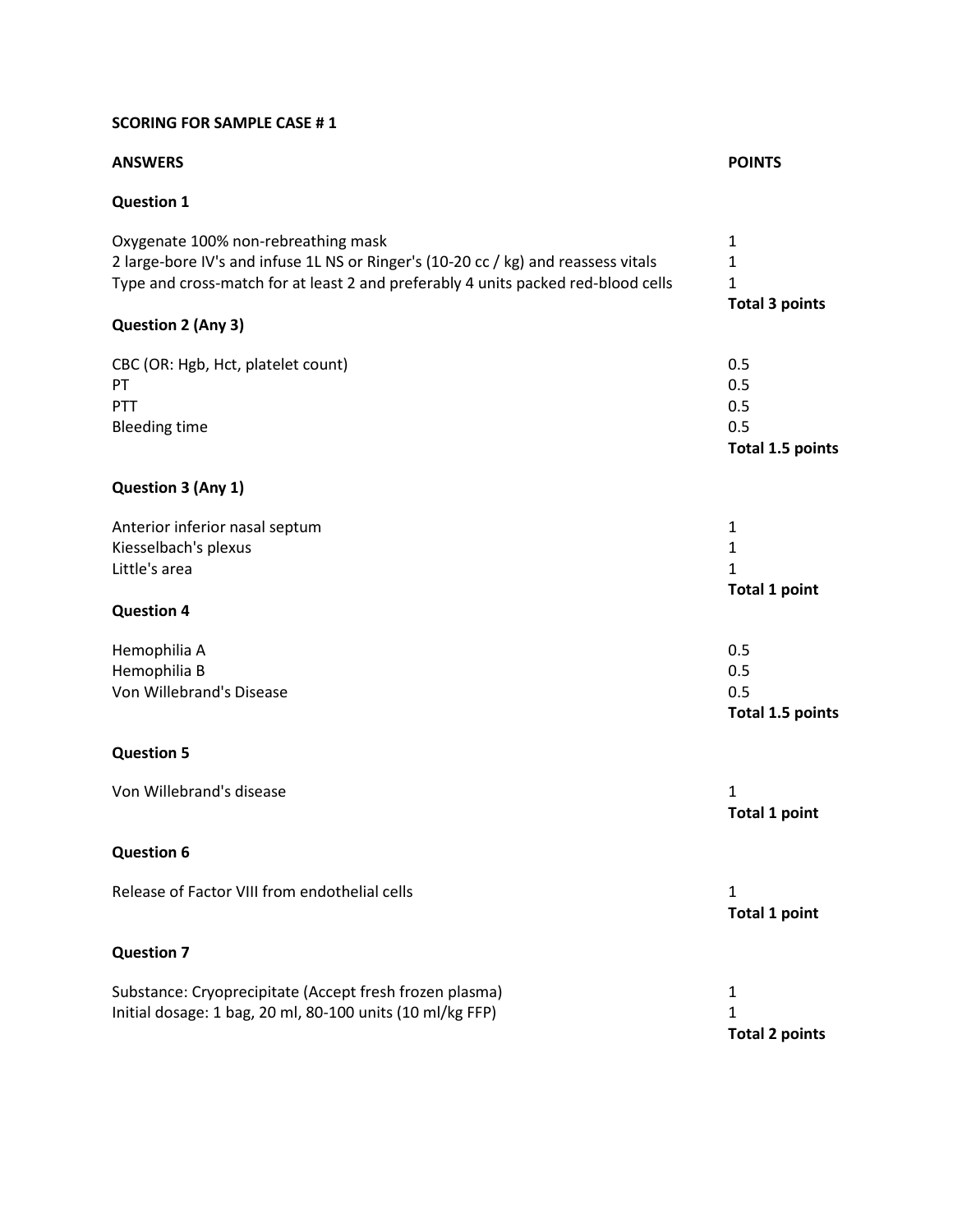# **Question 8 (Any 2)**

| Anterior pack with petrolatum guaze |                       |
|-------------------------------------|-----------------------|
| Anterior hemostatic nasal balloon   |                       |
| Mericel                             |                       |
| Cocaine                             |                       |
|                                     | <b>Total 2 points</b> |

# **Question 9 (Any 2)**

|                               | <b>Total 2 points</b> |
|-------------------------------|-----------------------|
| bacterial rhinitis            |                       |
| Putrefaction of anterior pack |                       |
| Toxic shock syndrome          |                       |
| Acute sinusitis               |                       |

**Total 15 Points**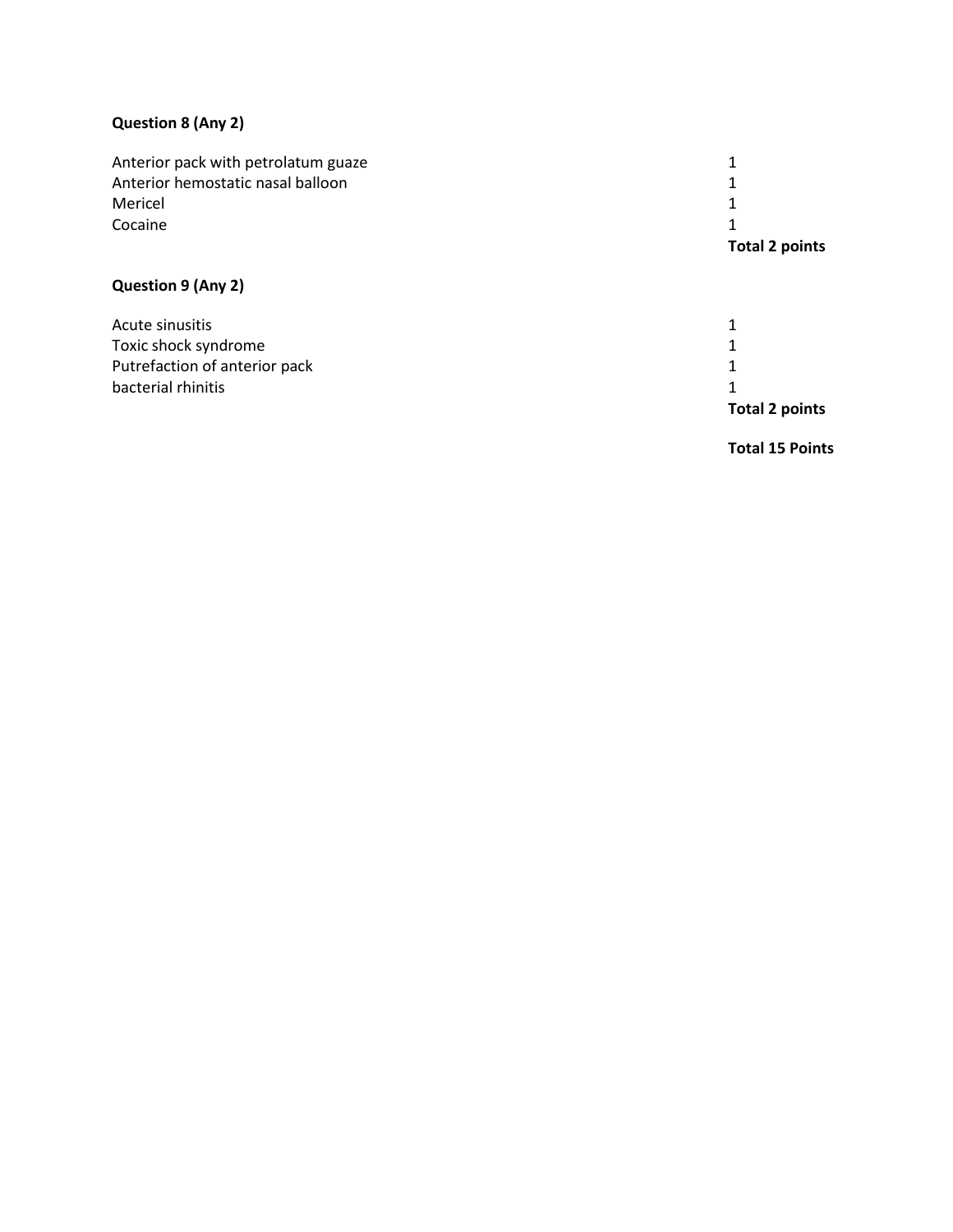# **SAMPLE CASE # 2 - 15 POINTS**

Concerned parents bring their two-year-old son to the emergency department (ED) because of a oneday history of wheezing. He had an upper respiratory infection (URI) for several days before the onset of wheezing with runny nose, cough, and irritability.

The child has been otherwise well. He was born at term by spontaneous vaginal delivery. His growth and development are normal and he has no known allergies. Immunisations are up to date.

The parents relate that their son is "an active little fellow" and "into everything". Both parents smoke, but "not around the baby". The family history is significant for an aunt who has asthma.

On examination:

- PR: 120 bpm
- RR: 30
- Afebrile: Alert and playful
- HEENT: Clear nasal discharge. Throat normal. Tympanic membranes (TMs) red but translucent with identifiable landmarks,
- Chest: Good air entry (A/E) bilaterally. Diffuse wheezes throughout both lung fields. No cyanosis. No accessory muscle use.
- CVS: Normal heart sounds
- 1. What are the differential diagnoses for this child? List **FOUR**. **(2 POINTS)**
	- 1.
	- 2.
	- 3.
	- 4.

2. What is the **MOST** likely diagnosis? **(0.5 POINTS)**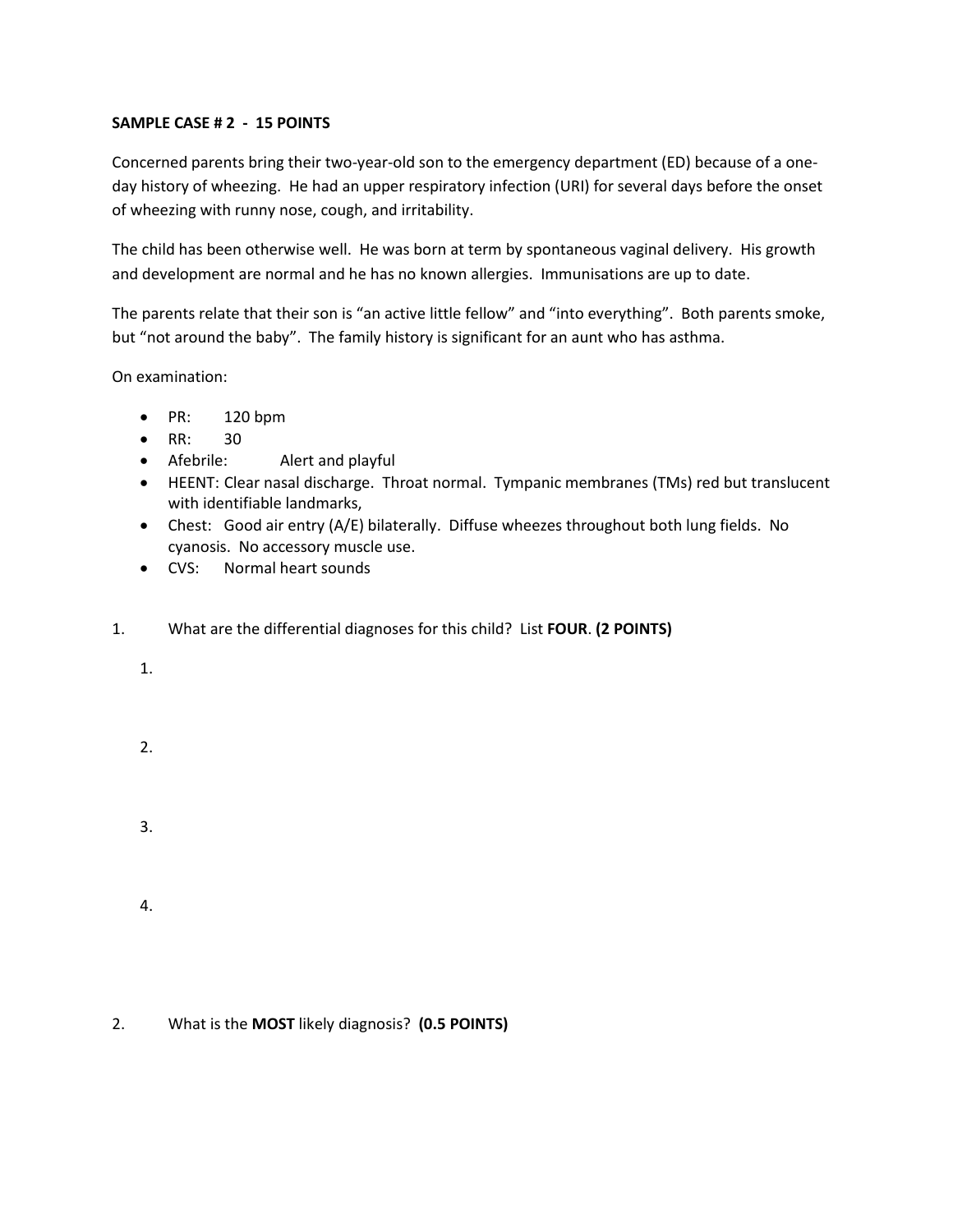- 3. What agent **MOST** commonly causes this condition? **(0.5 POINTS)**
- 4. How would you differentiate between the **TWO** most likely diagnoses in this child? **(0.5 POINTS)**
- 5. What interventions would you advise for this child? List **THREE (1.5 POINTS)**
	- 1.
	- 2.
	- 3.

Five years later, the same child returns to the ED with a URI of one week's duration.

He recently had a cold with coryza and a particularly troublesome cough. The cough is harsh, seemingly incessant, and keeps him awake at night. He complains of soreness in his chest on arising. He has been wheezing. Cough syrups have not helped.

He has been reasonably well since you last saw him, although his parents claim that every cold "seems to settle in his chest".

Both parents continue to smoke, although they have cut down. The home is heated with wood and has no humidity control. The child's bedroom is carpeted and he likes to sleep with the family dog.

On examination:

- PR: 120 bpm
- RR: 30
- Afebrile: Alert, talkative
- HEENT: WNL
- Chest: Good A/E. Diffuse wheezing. Musical
	- Some indrawing noted of the intercostals
- CVS: Normal heart sounds
- Peak flows: 200 L/min
- $\bullet$  O<sub>2</sub> Saturation: 95%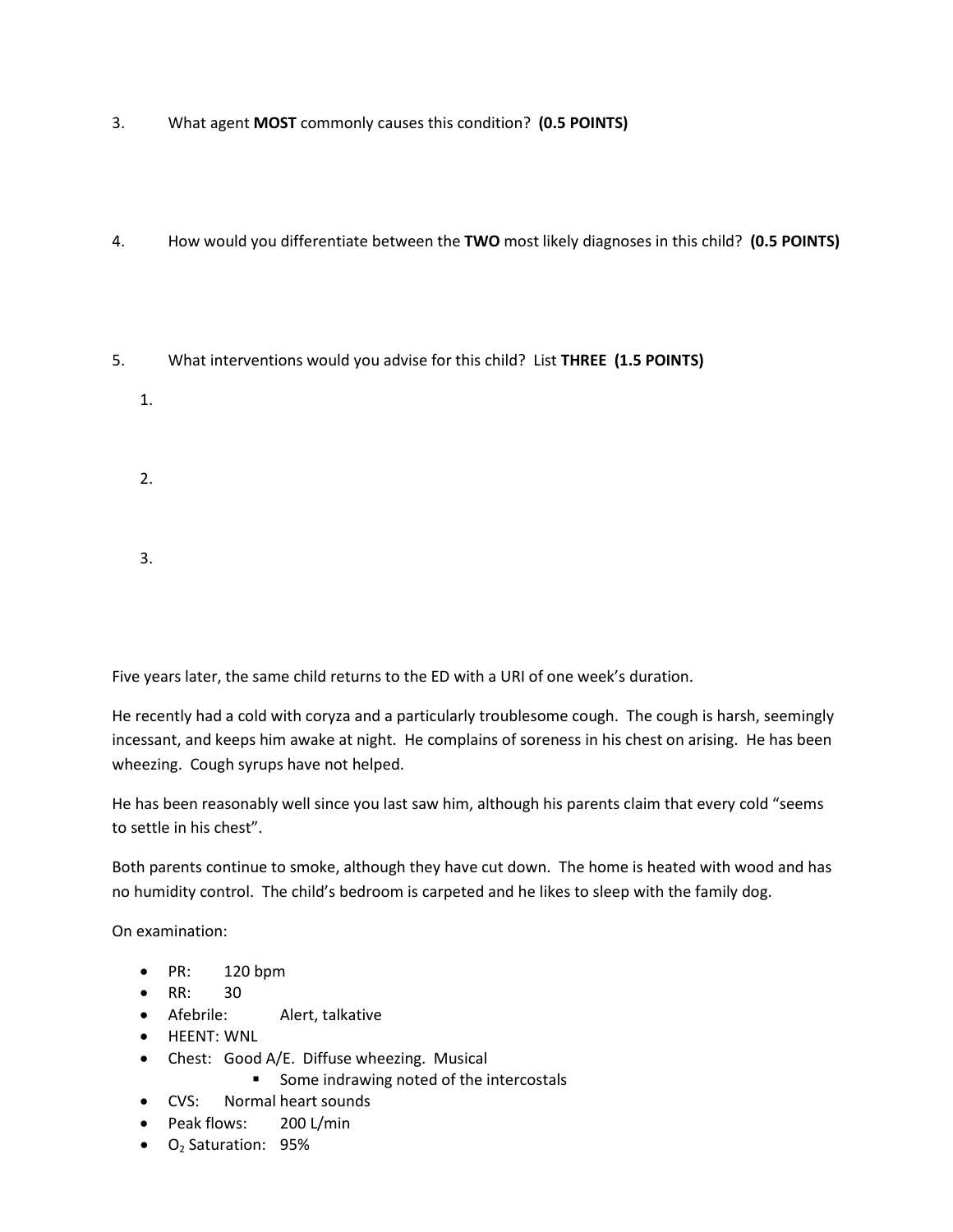- 6. What is the **MOST** likely diagnosis in this child? Classify its severity. **(1 POINT)**
	- 1. Diagnosis:
	- 2. Severity:
- 7. What can you do in the ED to help confirm the diagnosis? **(1 POINT)**

8. What physical findings correlate **BEST** with the severity of the diagnosis in Question 6? List **TWO**. **(1 POINT)**

- 1.
- 2.

9. What treatments would you provide for this patient? List **FOUR**. Be **SPECIFIC** about dose and route of administration. **(2 POINTS)**

- 1.
- 2.
- 3.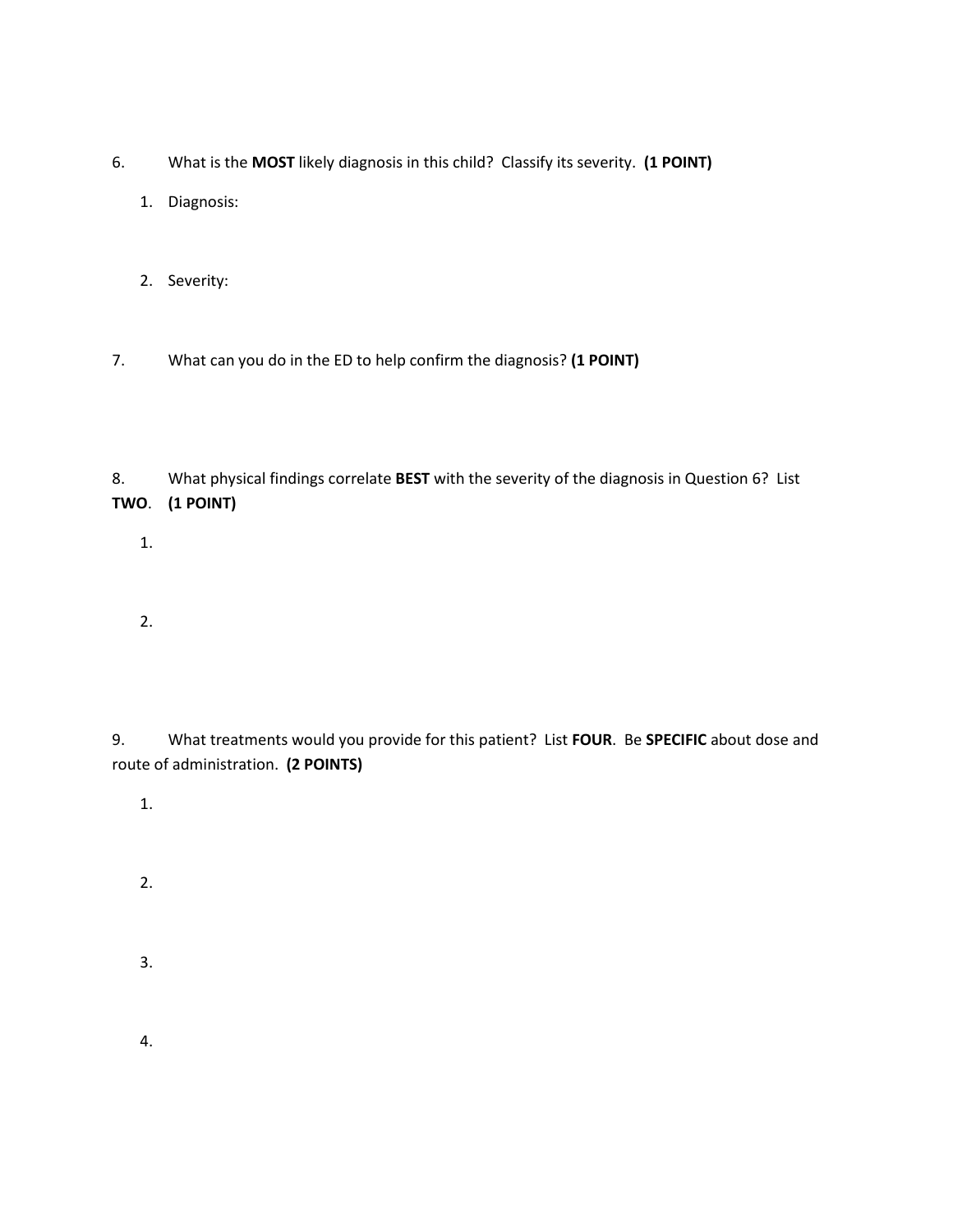- 10. What would be appropriate advice on discharge? List **FOUR** pieces of advice. **(2 POINTS)**
	- 1.
	- 2.
	- 3.
	- 4.

Two days later the family returns to the ED for a follow-up visit. The boy does not seem to be responding to the inhaler.

Physical examination reveals no major change from two days ago.

11. Before changing the medication, what would be an appropriate observation to make? **(1 POINT)**

Just as you discharge this patient, the ambulance officers rush in with an adult asthmatic patient in extremis. She is well known to the ED staff because her severe asthma has been poorly controlled in the past. Last year she required short-term ventilation.

On examination:

- Obese, 31-year-old woman
- Exhausted, confused, diaphoretic
- BP: 160/100 mm Hg
- PR: 100 bpm
- RR: 40 and labored
- O2 Saturation: 80%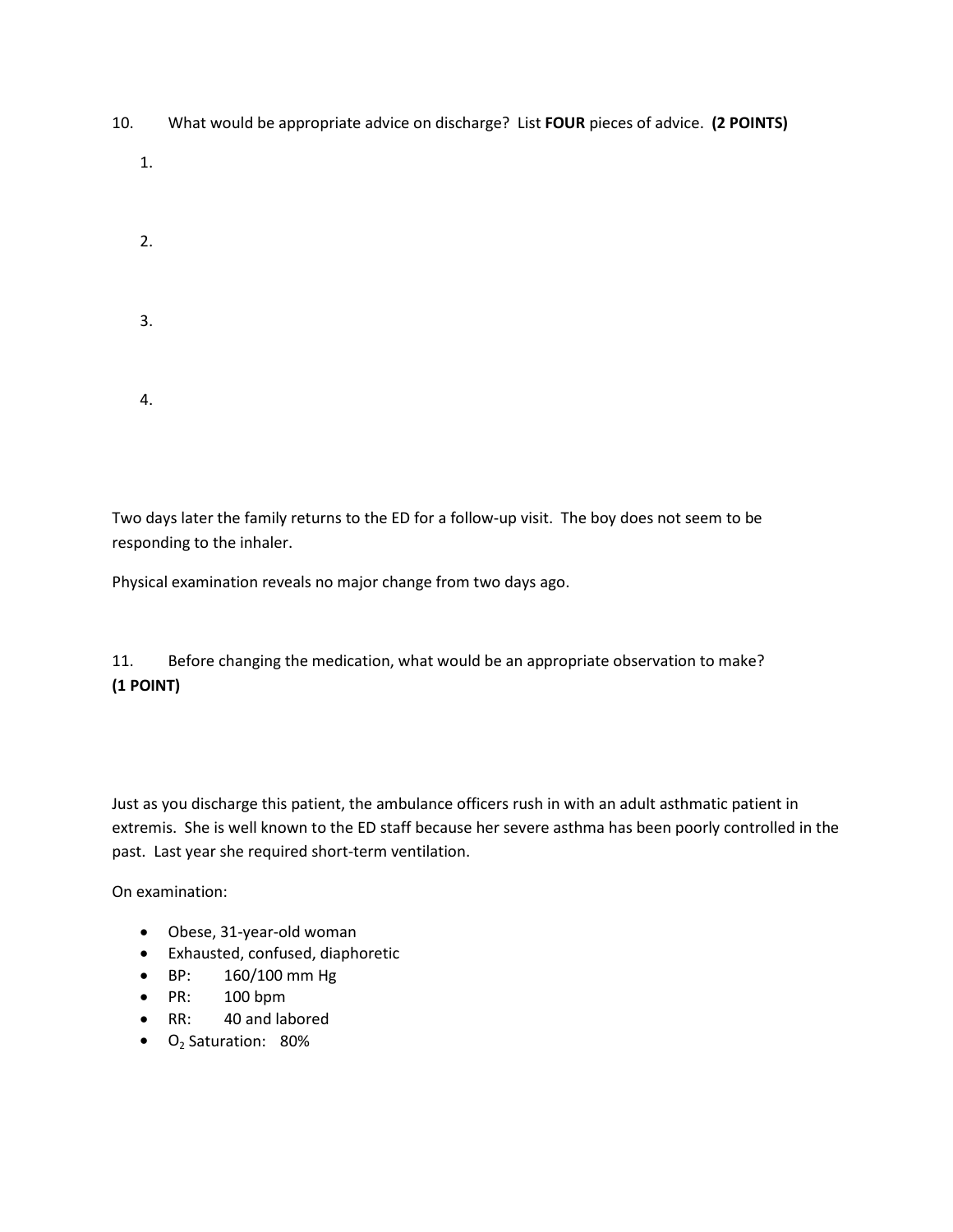12. You decide that the patient has severe asthma and will shortly suffer cardiac arrest. You decide to intubate her. What induction agent is **MOST** appropriate to facilitate intubation? Why? **(2 POINTS)**

1. Agent:

2. Why it is most appropriate: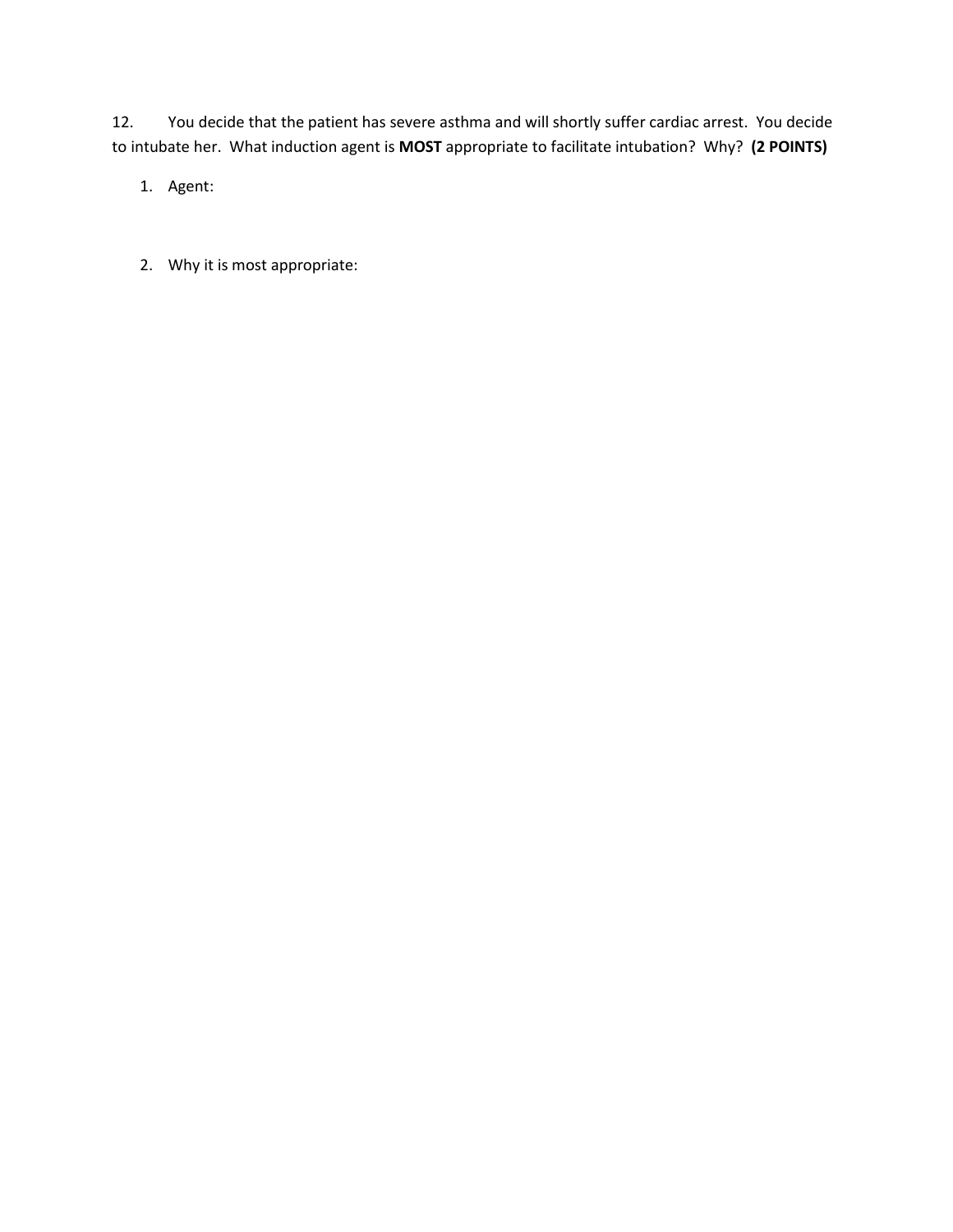# **SCORING FOR SAMPLE CASE # 2**

| <b>ANSWERS</b>                                                                   | <b>POINTS</b>           |
|----------------------------------------------------------------------------------|-------------------------|
| <b>Question 1</b>                                                                |                         |
| <b>Bronchiolitis</b>                                                             | 0.5                     |
| Asthma                                                                           | 0.5                     |
| Foreign body aspiration                                                          | 0.5                     |
| Pneumonia                                                                        | 0.5                     |
|                                                                                  | <b>Total 2 points</b>   |
| <b>Question 2</b>                                                                |                         |
| <b>Bronchiolitis</b>                                                             | 0.5                     |
|                                                                                  | <b>Total 0.5 points</b> |
| <b>Question 3</b><br>Respiratory syncytial virus (RSV)                           | 0.5                     |
|                                                                                  |                         |
| <b>Question 4</b>                                                                | <b>Total 0.5 points</b> |
| Can't                                                                            | 0.5                     |
|                                                                                  | <b>Total 0.5 points</b> |
| <b>Question 5</b>                                                                |                         |
| Use of bronchodilators                                                           | 0.5                     |
| Adequate hydration                                                               | 0.5                     |
| Follow-up visit with the family physician                                        | 0.5                     |
|                                                                                  | Total 1.5 points        |
| <b>Question 6</b>                                                                |                         |
| Diagnosis: Asthma                                                                | 0.5                     |
| Severity: Mild to moderate                                                       | 0.5                     |
|                                                                                  | <b>Total 1 point</b>    |
| <b>Question 7</b>                                                                |                         |
| Objectively measure the patient's response to $B2$ -agonists                     | $\mathbf{1}$            |
|                                                                                  | <b>Total 1 point</b>    |
| <b>Question 8</b>                                                                |                         |
| Accessory muscle use                                                             | 0.5                     |
| Pulsus paradoxus                                                                 | 0.5                     |
|                                                                                  | <b>Total 1 point</b>    |
| <b>Question 9</b>                                                                |                         |
| Salbutamol, 0.03 mL/kg q 20 mins via nebulizer (max 1cc)                         | 0.5                     |
| Ipratropium bromide, 125 to 250 ug q 60 mins via nebulizer                       | 0.5                     |
| Oxygen $(O_2)$                                                                   | 0.5                     |
| Prednisone 1 mg/kg orally                                                        | 0.5                     |
| <b>Wet Nebulization</b>                                                          | 0.5                     |
|                                                                                  | <b>Total 2 points</b>   |
| <b>Question 10</b>                                                               |                         |
| <b>Environmental control measures</b>                                            | 0.5                     |
| Follow-up visit with family physicians within 2 to 3 days                        | 0.5                     |
| Use of salbutamol (Ventolin) with an aerochamber (2 puffs q4h with supplementary |                         |
| puffs as required)                                                               | 0.5                     |
| Use of oral prednisone for 7 days; (accept 7 to 14 days)                         | 0.5                     |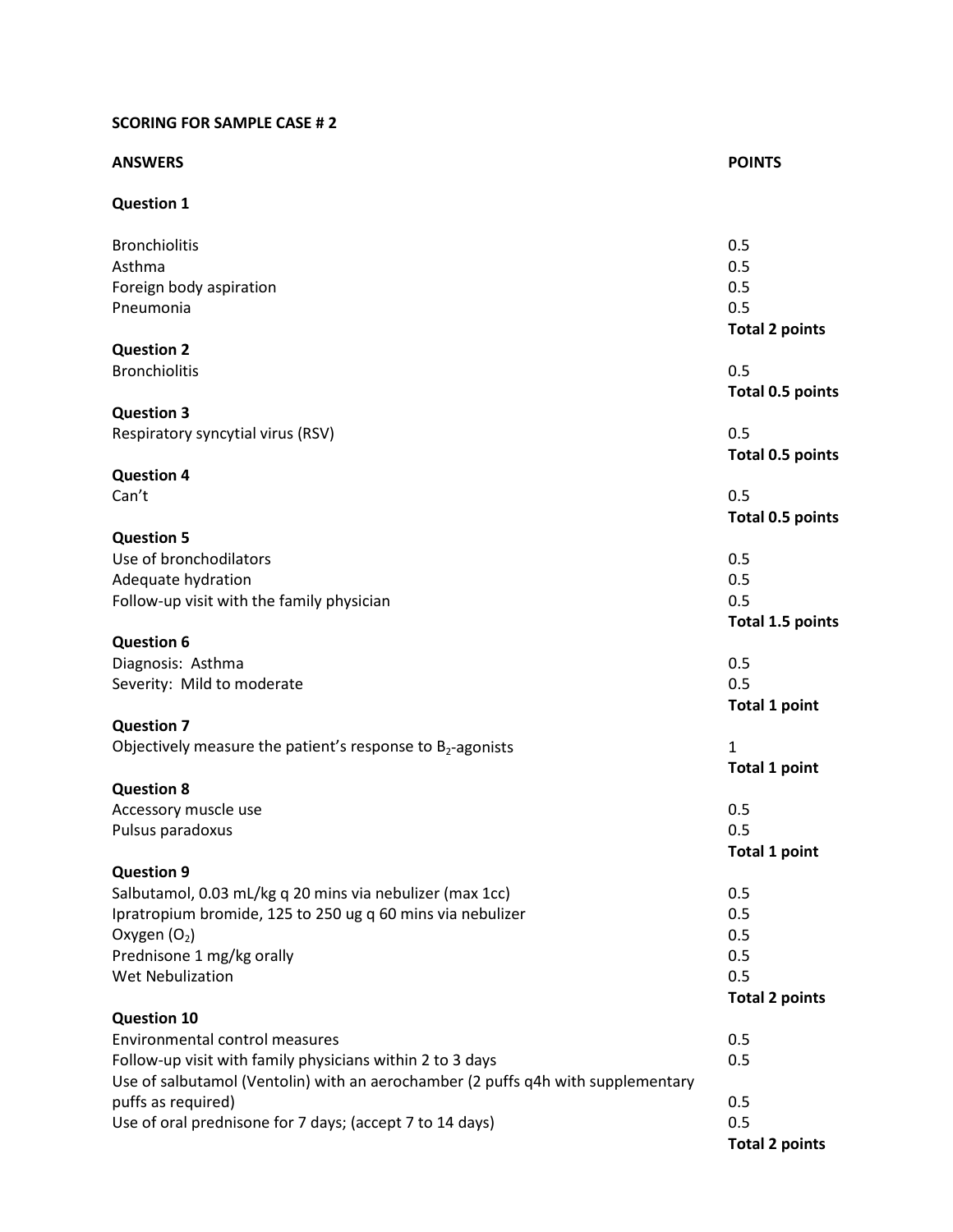| <b>Question 11</b>                                         |                        |
|------------------------------------------------------------|------------------------|
| Observation of inhaler technique                           | <b>Total 1 point</b>   |
| <b>Question 12</b>                                         |                        |
| Agent: Ketamine                                            | 1                      |
| Why: A: it maintains the protective reflexes of the airway |                        |
| B: there is no release of histamine                        |                        |
| C: it is a bronchodilator                                  |                        |
| (for A,B,C)                                                |                        |
|                                                            | <b>Total 2 points</b>  |
|                                                            | <b>Total 15 Points</b> |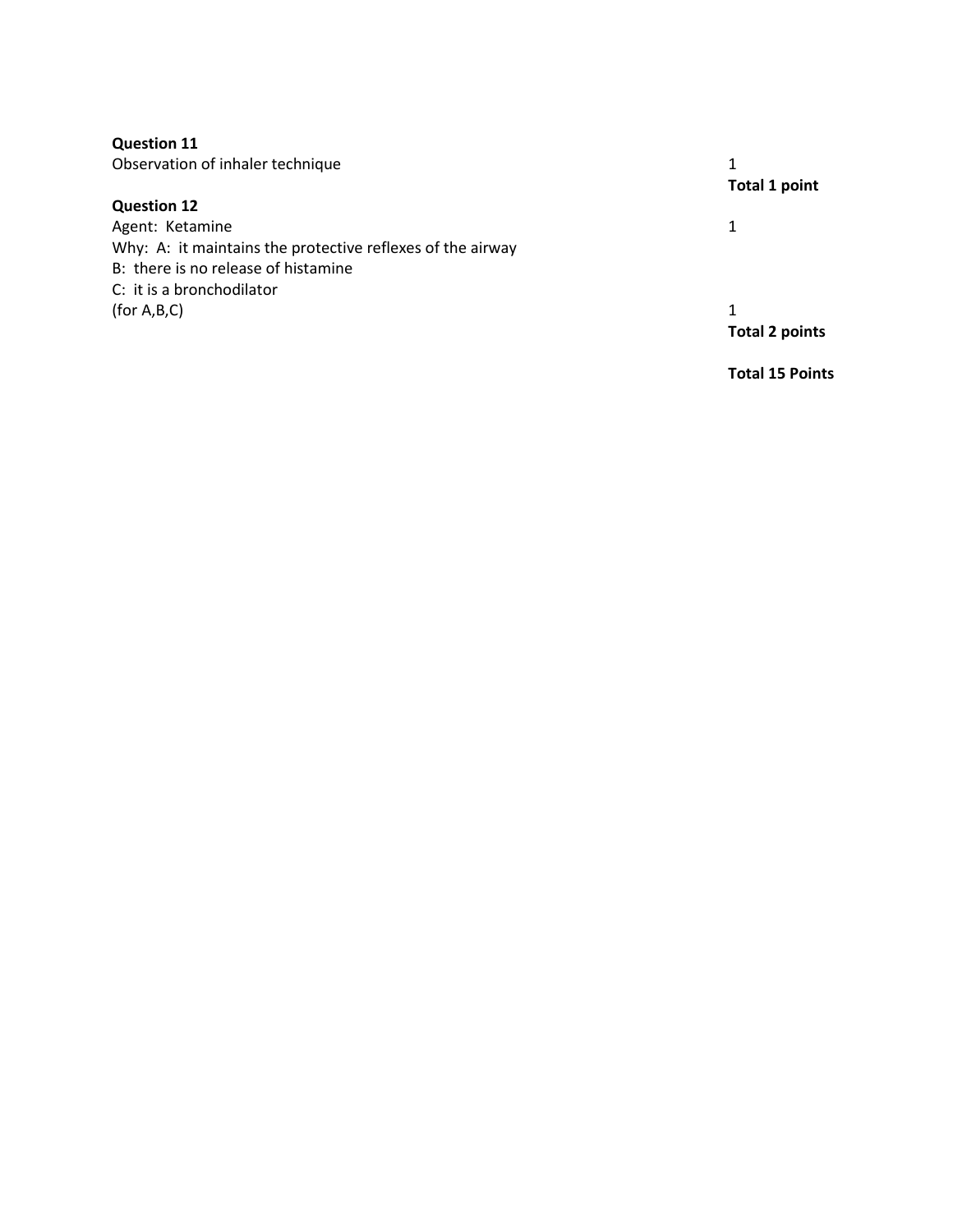## **SAMPLE CASE # 3 - 15 POINTS**

A 37-year-old man arrives by ambulance at your urban ED. Firemen say he went back into his burning house to rescue a dog, and apparently he was overcome by smoke. When they arrived, he was unconscious and his clothes were smouldering.

He was revived after administration of 100% oxygen for several minutes. However, he remained confused and disoriented throughout transportation to the hospital.

He complains of a sore throat and says it hurts to take a deep breath. He moans with pain as he is moved from the stretcher to a bed.

He is given 100% oxygen and appears to be moving air adequately. An intravenous (IV) line is established in the left antecubital fossa, and his clothing is removed carefully. Cardiac monitoring shows narrow-complex sinus tachycardia.

Primary Survey

- Able to speak, but hoarse
- Singed nasal hairs
- Sooty residue in an erythematous hypopharynx
- RR: 24
- Good air entry bilaterally
- Coarse, transmitted upper airway sounds that clear with coughing
- No evidence of cyanosis
- Strong radial pulse, 140 bpm
- BP: 150/100 mm Hg
- IV infusing well
- Alert and cooperative, but oriented to person only
- No gross lateralizing neurological findings
- Partial-thickness burns involving the entire anterior thorax and abdomen, and full-thickness burn of the entire right arm circumferentially

1. What is the single most important intervention at this point? Explain in detail **HOW** and **WHY** you would proceed with this intervention. **(5 POINTS)**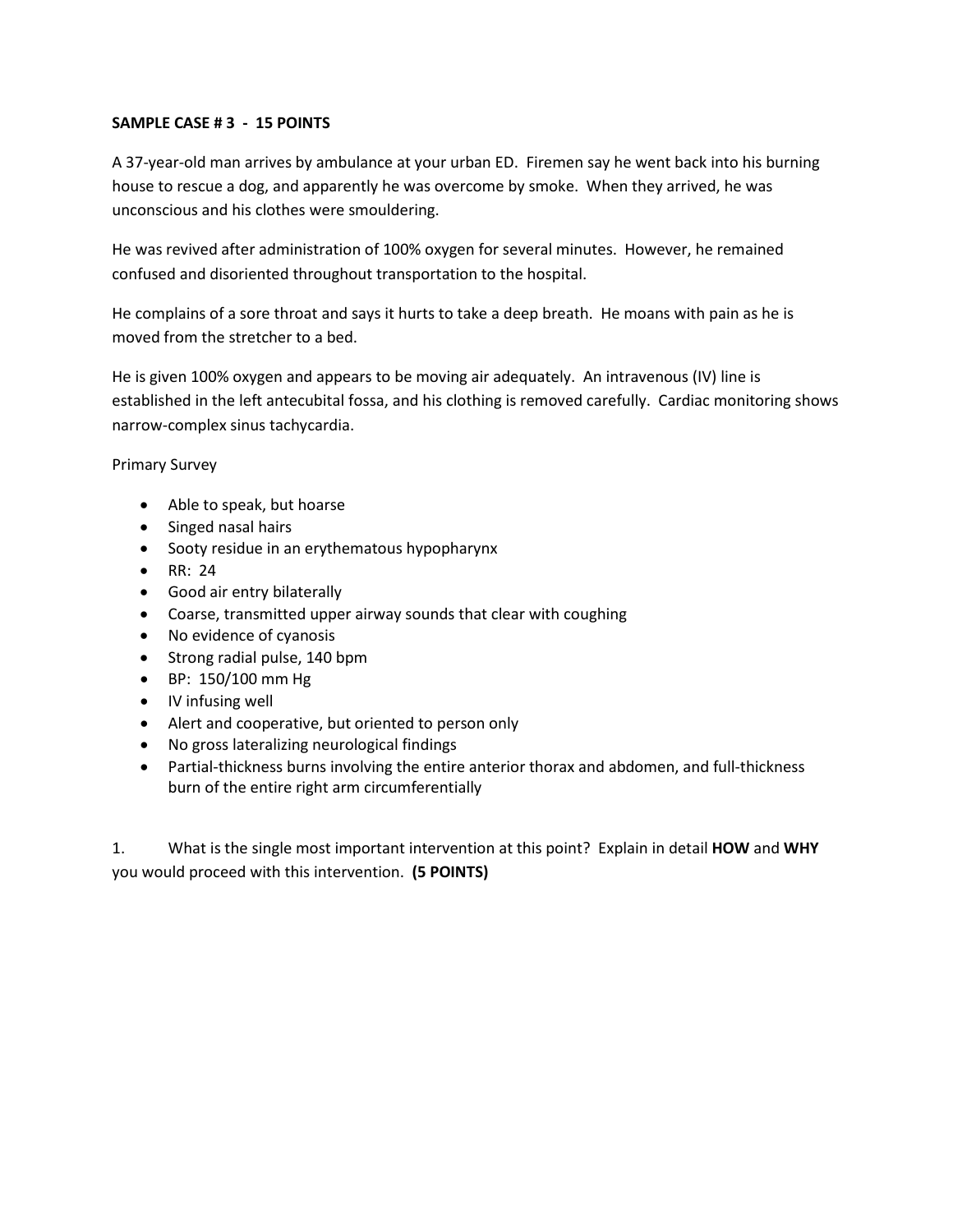Standard two-band pulse oximetry shows oxygen saturation of 99%. Analysis of an arterial blood gas (ABG) sample indicates the following:

- pH: 7.2
- $pCO<sub>2</sub>: 20$
- $pO_2$ : 488
- $\bullet$  HCO<sub>3</sub>: 14
- $O_2$  sat: 100%

Several minutes later, measured arterial oxygen saturation is reported to be 60%.

2. Excluding the possibility of a lab error, what is the **MOST** likely cause for the discrepancy between the measured arterial oxygen saturation and the saturation reported on ABG analysis/pulse oximetry? **(2 POINTS)**

3. What single test could be used to confirm or rule out the cause for the discrepancy in Question 2? **(1 POINT)**

4. Your goal now is to restore normal cellular respiration. What is the **BEST** intervention to use, if it is available? Why? **(2 POINTS)**

- 1. Best intervention:
- 2. Why:
- 5. What is the urgent management intervention for the burned arm? **(2 POINTS)**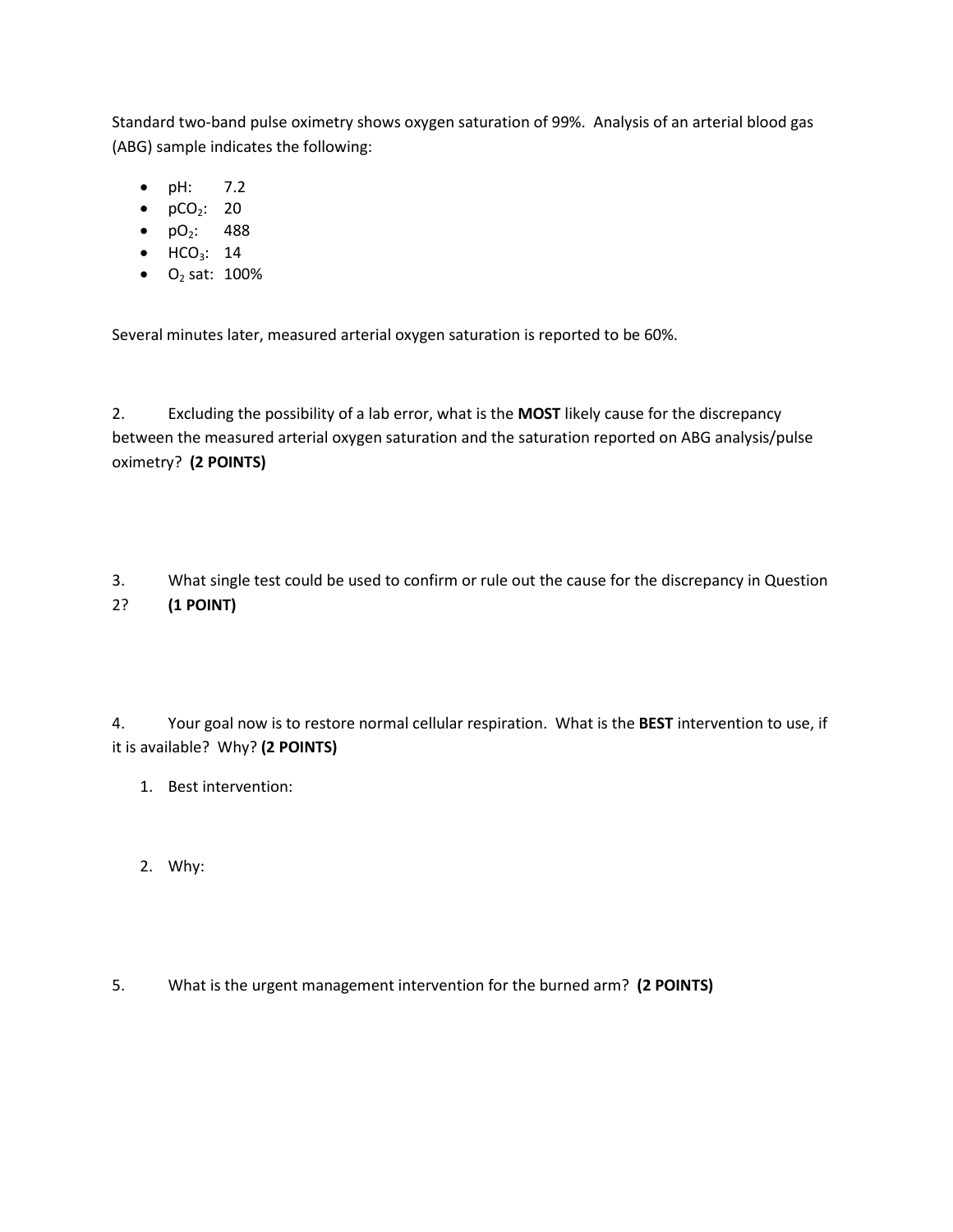6. Using the "rule of nines", estimate the percentage of total body surface burned. **(1 POINT**)

Once the patient has been stabilised, arrangements are made to transfer him to the burn unit. Because the resident on call is busy in the operating room, she asks you to use the Parkland formula to write orders to cover the patient's IV fluid replacement.

7. Outline the Parkland formula and calculate the total amount of fluid required for the **FIRST EIGHT HOURS** of patient care. (Assume the patient weighs 70 kg.) Show your calculations. **(2 POINTS)**

- 1. Parkland formula:
- 2. Calculations for fluid required: